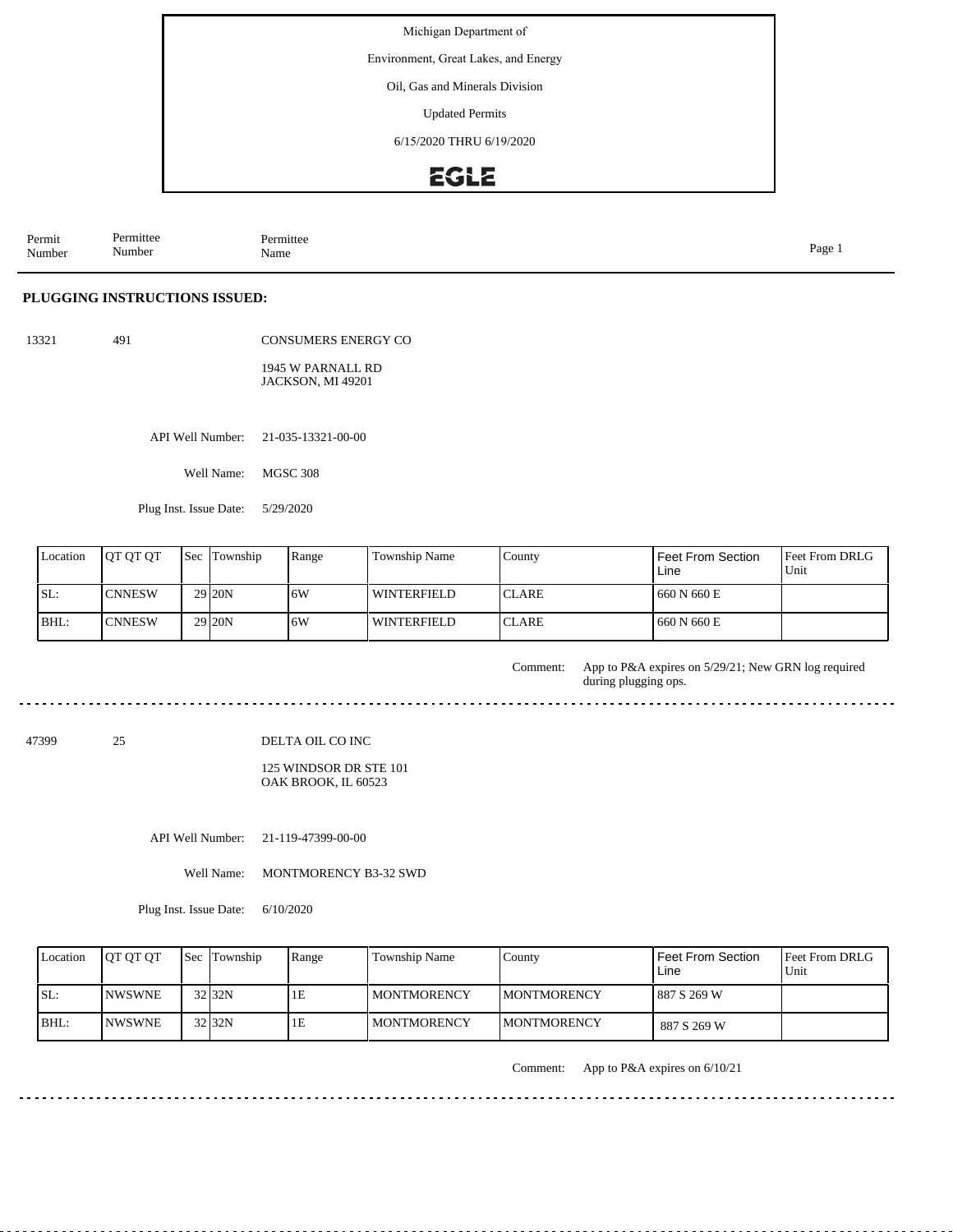Environment, Great Lakes, and Energy

Oil, Gas and Minerals Division

Updated Permits

6/15/2020 THRU 6/19/2020

### **EGLE**

Permit Number Permittee Number Permittee<br>Name Page 2<br>Name

#### **RECORD OF WELL PLUGGING:**

14

D T E GAS COMPANY ONE ENERGY PLAZA, WCB 1782

DETROIT, MI 48226

API Well Number: 21-107-03048-00-00

Well Name: CARLSON, LOUISE 1

Plugging Date: 9/13/2019

| Location | <b>IOT OT OT</b> | <b>Sec</b> Township | Range | Township Name      | County          | Feet From Section<br>Line | <b>Feet From DRLG</b><br>Unit |
|----------|------------------|---------------------|-------|--------------------|-----------------|---------------------------|-------------------------------|
| ISL:     | <b>CSWSW</b>     | 20 <sub>13N</sub>   | 7W    | <b>I MILLBROOK</b> | <b>IMECOSTA</b> | 660 S 660 W               |                               |
| IBHL:    | <b>CSWSW</b>     | 20113N              | 7W    | <b>MILLBROOK</b>   | <b>IMECOSTA</b> | 660 S 660 W               |                               |

<u>. . . . . . . .</u>

11438 7772

LAMBDA ENERGY RESOURCES LLC 12012 Wickchester Suite 300 Houston, TX 77055 USA

API Well Number: 21-113-11438-00-00

Well Name: HORNER, FRANK S TR 20

Plugging Date: 5/14/2020

| Location | <b>JOT OT OT</b> | <b>Sec Township</b> | Range | <b>Township Name</b> | Countv            | <b>Feet From Section</b><br>Line | <b>Feet From DRLG</b><br>Unit |
|----------|------------------|---------------------|-------|----------------------|-------------------|----------------------------------|-------------------------------|
| ISL:     | <b>S2NENE</b>    | 14 24 N             | 5W    | NORWICH              | <b>IMISSAUKEE</b> | 990 N 660 E                      | 18910 N 4620 W                |
| BHL:     | <b>S2NENE</b>    | 14 I24N             | 5W    | NORWICH              | <b>IMISSAUKEE</b> | 990 N 660 E                      | 18910 N 4620 W                |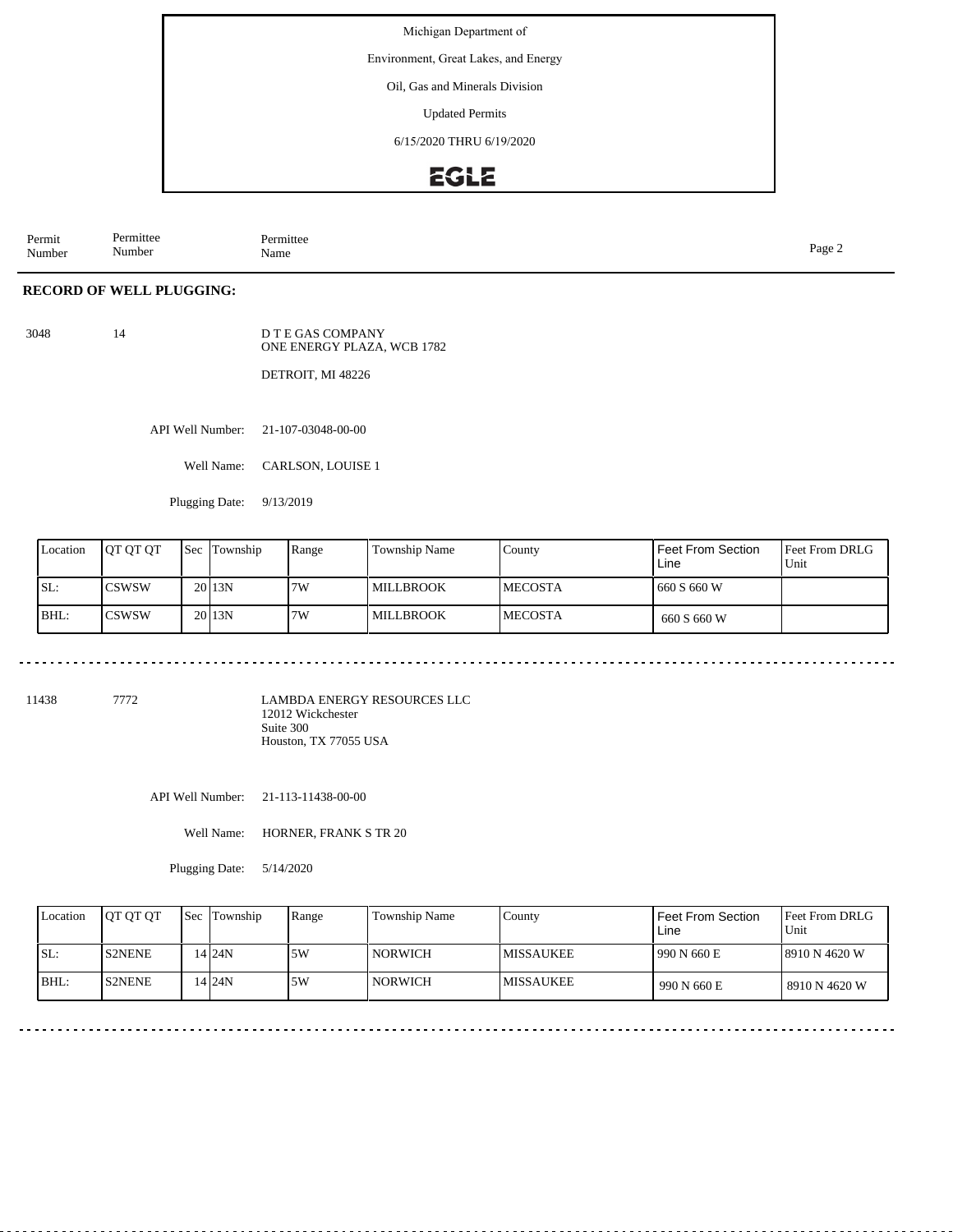Environment, Great Lakes, and Energy

Oil, Gas and Minerals Division

Updated Permits

6/15/2020 THRU 6/19/2020

# EGLE

| Permit<br>Number | Permittee<br>Number                                                  | Permittee<br>Name                                                                               | Page 3             |                          |                             |  |  |  |
|------------------|----------------------------------------------------------------------|-------------------------------------------------------------------------------------------------|--------------------|--------------------------|-----------------------------|--|--|--|
| 43452            | 6361                                                                 | RIVERSIDE ENERGY MICHIGAN LLC<br>10691 EAST CARTER ROAD<br>SUITE 201<br>TRAVERSE CITY, MI 49684 |                    |                          |                             |  |  |  |
|                  | API Well Number:                                                     | 21-137-43452-00-00                                                                              |                    |                          |                             |  |  |  |
|                  | Well Name:                                                           | STATE CHESTER C2-31                                                                             |                    |                          |                             |  |  |  |
|                  | Plugging Date:                                                       | 1/20/2020                                                                                       |                    |                          |                             |  |  |  |
| Location         | $\epsilon$ $\epsilon$ $\epsilon$ $\epsilon$ $\epsilon$<br>$10L$ $0L$ | Township Name<br>$\mathbf{p}_{\mathbf{ana}}$                                                    | $C_{\text{Ounty}}$ | <b>Feet From Section</b> | $E_{\text{net}}$ Erom DRI G |  |  |  |

| Location | <b>JOT OT OT</b> | <b>Sec</b> Township | Range | <b>Township Name</b> | County         | <b>Feet From Section</b><br>Line | <b>IFeet From DRLG</b><br>Unit |
|----------|------------------|---------------------|-------|----------------------|----------------|----------------------------------|--------------------------------|
| SL:      | ISESWNE          | 31 30N              | 2W    | <b>CHESTER</b>       | IOTSEGO        | 556 S 810 W                      | 1556 S 500 E                   |
| BHL:     | <b>ISESWNE</b>   | 31 30N              | 2W    | <b>CHESTER</b>       | <b>IOTSEGO</b> | 556 S 810 W                      | 556 S 500 E                    |

 $\sim$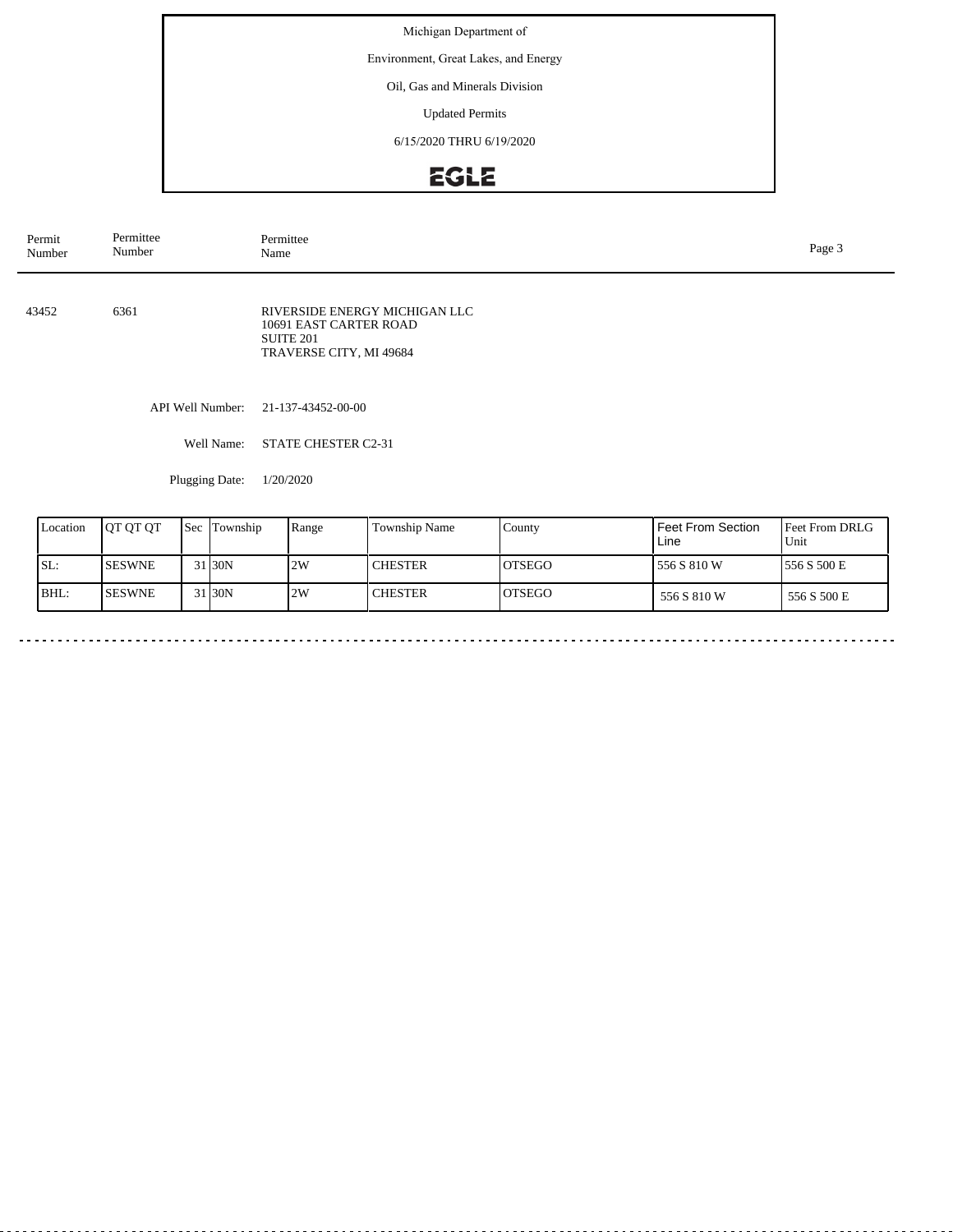Environment, Great Lakes, and Energy

Oil, Gas and Minerals Division

Updated Permits

6/15/2020 THRU 6/19/2020

#### **EGLE**

Permit Number Permittee Number Permittee<br>Name Name Page 4

#### **APPLICATIONS TO CHANGE WELL STATUS:**

9234 491

CONSUMERS ENERGY CO

1945 W PARNALL RD JACKSON, MI 49201

API Well Number: 21-035-09234-00-00

Well Name: M G S C 625

Approval Date: 6/4/2020

| Location | <b>IOT OT OT</b> | <b>Sec</b> | Township          | Range | Township Name      | County        | Feet From Section<br>Line | <b>Feet From DRLG</b><br>Unit |
|----------|------------------|------------|-------------------|-------|--------------------|---------------|---------------------------|-------------------------------|
| SL:      | <b>CNNE</b>      |            | 29 <sub>20N</sub> | 16W   | <b>WINTERFIELD</b> | <b>ICLARE</b> | 1320 S 1320 W             |                               |
| BHL:     | <b>CNNE</b>      |            | 29 <sub>20N</sub> | 6W    | <b>WINTERFIELD</b> | <b>ICLARE</b> | 1320 S 1320 W             |                               |

Proposed Rework: ACOWS to plugback to 1335', underream, log, set tubing, and ACOWS for Miscellaneous

9644 491

CONSUMERS ENERGY CO

#### 1945 W PARNALL RD JACKSON, MI 49201

API Well Number: 21-035-09644-00-00

Well Name: M G S C 646

Approval Date: 6/2/2020

| Location | <b>OT OT OT</b> | <b>Sec Township</b> | Range | Township Name      | County        | Feet From Section<br>Line | <b>IFeet From DRLG</b><br>Unit |
|----------|-----------------|---------------------|-------|--------------------|---------------|---------------------------|--------------------------------|
| ISL:     | <b>ICNNW</b>    | 34 20N              | 16W   | WINTERFIELD        | <b>ICLARE</b> | 1320 S 1320 W             |                                |
| BHL:     | CNNW            | 34 20N              | 16W   | <b>WINTERFIELD</b> | <b>ICLARE</b> | 1320 S 1320 W             |                                |

ACOWS for Miscellaneous

port work expires 6/2/21

Proposed Rework: ACOWS to plugback, log, underream, and perform monitor

perform monitor port work expires 6/4/21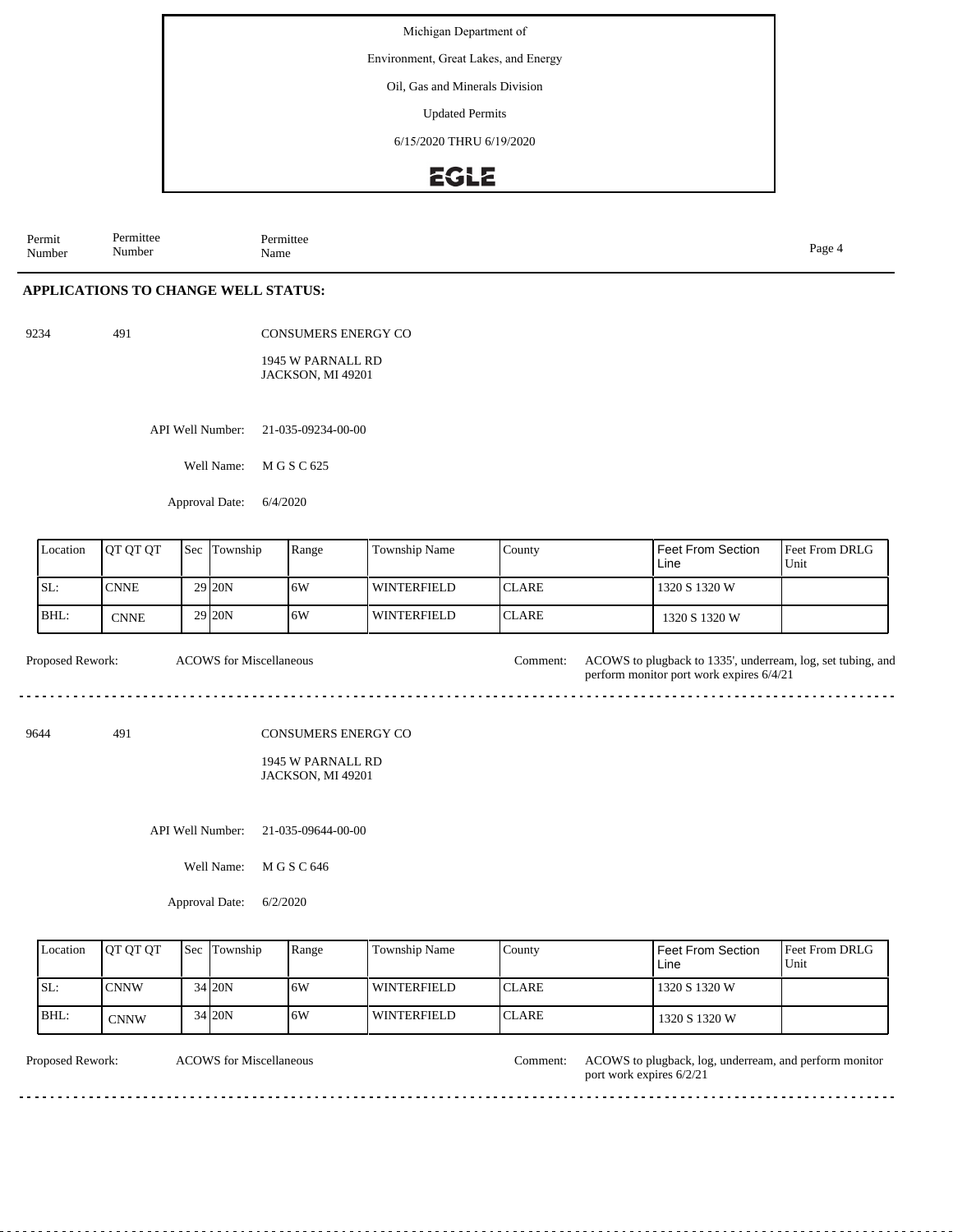Environment, Great Lakes, and Energy

Oil, Gas and Minerals Division

Updated Permits

6/15/2020 THRU 6/19/2020

## EGLE

| Permit<br>Number                   | Permittee<br>Number          |              |                  | Permittee<br>Name                                                    |                    |              |                          |                                                          |                        |  |  |
|------------------------------------|------------------------------|--------------|------------------|----------------------------------------------------------------------|--------------------|--------------|--------------------------|----------------------------------------------------------|------------------------|--|--|
| 10133                              | 491                          |              |                  | <b>CONSUMERS ENERGY CO</b><br>1945 W PARNALL RD<br>JACKSON, MI 49201 |                    |              |                          |                                                          |                        |  |  |
|                                    |                              |              | API Well Number: |                                                                      | 21-035-10133-00-00 |              |                          |                                                          |                        |  |  |
| Well Name:<br>MICH GAS STORAGE 703 |                              |              |                  |                                                                      |                    |              |                          |                                                          |                        |  |  |
| 6/3/2020<br>Approval Date:         |                              |              |                  |                                                                      |                    |              |                          |                                                          |                        |  |  |
|                                    |                              |              |                  |                                                                      |                    |              |                          |                                                          |                        |  |  |
| Location                           | QT QT QT                     | Sec          | Township         | Range                                                                | Township Name      | County       |                          | Feet From Section<br>Line                                | Feet From DRLG<br>Unit |  |  |
| SL:                                | $\ensuremath{\mathrm{CNNE}}$ | 1            | 20N              | 6W                                                                   | <b>WINTERFIELD</b> | <b>CLARE</b> |                          | 1320 N 1320 E                                            |                        |  |  |
| BHL:                               | <b>CNNE</b>                  | $\mathbf{1}$ | 20N              | 6W                                                                   | <b>WINTERFIELD</b> | <b>CLARE</b> |                          | 1320 N 1320 E                                            |                        |  |  |
| Proposed Rework:                   |                              |              |                  | ACOWS to Underream Open Hole                                         |                    | Comment:     | port work expires 6/3/21 | ACOWS to log, underream, set tubing, and perform monitor |                        |  |  |
| 12642                              | 491                          |              |                  | CONSUMERS ENERGY CO                                                  |                    |              |                          |                                                          |                        |  |  |
|                                    |                              |              |                  | 1945 W PARNALL RD<br>JACKSON, MI 49201                               |                    |              |                          |                                                          |                        |  |  |
|                                    |                              |              | API Well Number: | 21-035-12642-00-00                                                   |                    |              |                          |                                                          |                        |  |  |
|                                    |                              |              | Well Name:       | MICHIGAN GAS STORAGE CO<br>211                                       |                    |              |                          |                                                          |                        |  |  |
|                                    |                              |              | Approval Date:   | 6/4/2020                                                             |                    |              |                          |                                                          |                        |  |  |

| Location | <b>IOT OT OT</b> | <b>Sec</b> Township | Range | Township Name | County        | Feet From Section<br>Line | <b>Feet From DRLG</b><br>Unit |
|----------|------------------|---------------------|-------|---------------|---------------|---------------------------|-------------------------------|
| ISL:     | ICNSWSW          | 30 20N              | 16W   | l winterfield | <b>CLARE</b>  | 660 S 660 W               |                               |
| IBHL:    | <b>ICNSWSW</b>   | 30 20N              | 16W   | WINTERFIELD   | <b>ICLARE</b> | 660 S 660 W               |                               |

ACOWS for Miscellaneous Comment:

Proposed Rework: ACOWS for Miscellaneous Comment: ACOWS to log, underream, perf, acidize, set tubing, and perform monitor port work expires on 6/4/21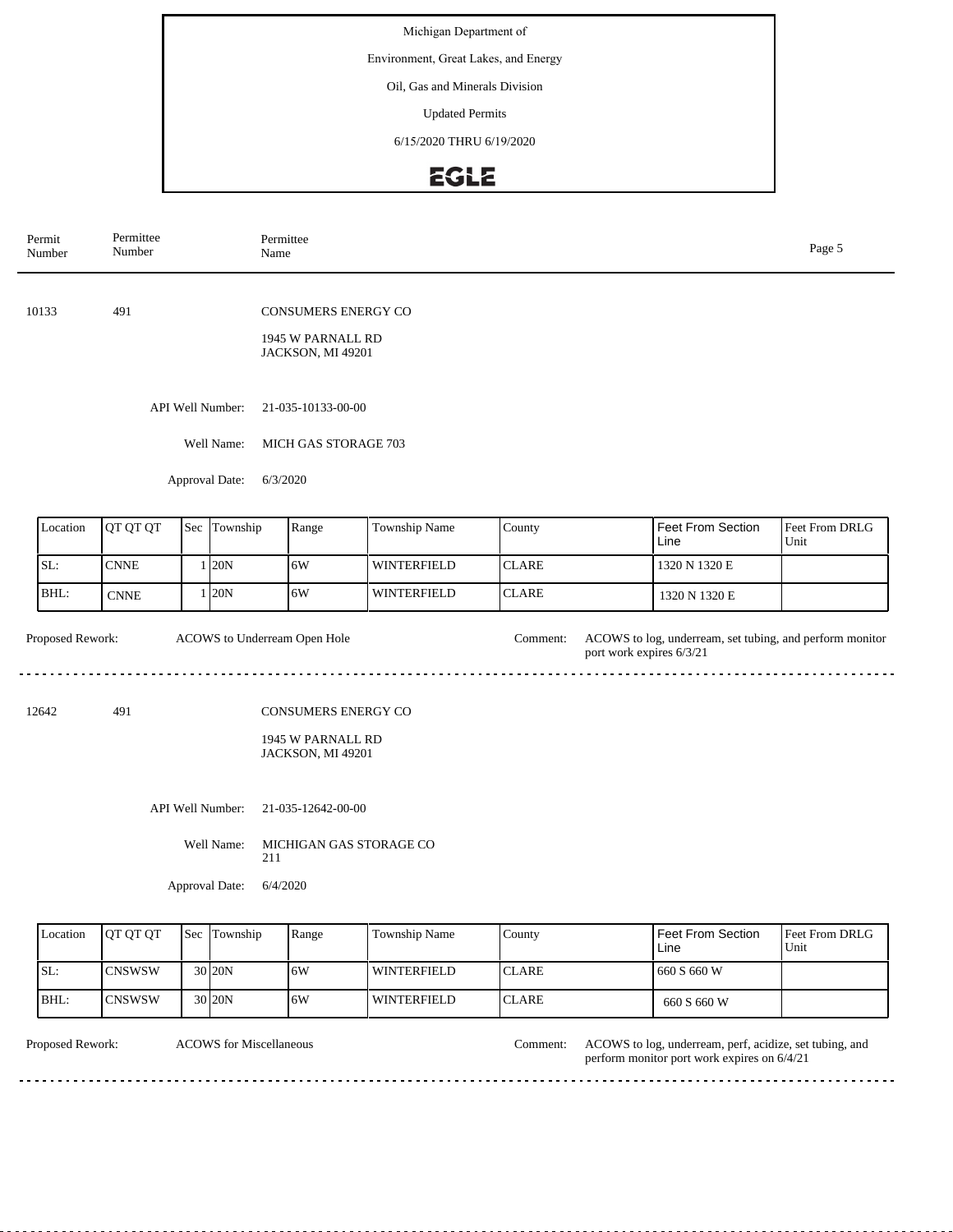Environment, Great Lakes, and Energy

Oil, Gas and Minerals Division

Updated Permits

6/15/2020 THRU 6/19/2020

## EGLE

| Permit<br>Number | Permittee<br>Number |              |                                |     | Permittee<br>Name                                             |                      | Page 6       |          |                                                                                                     |                        |  |
|------------------|---------------------|--------------|--------------------------------|-----|---------------------------------------------------------------|----------------------|--------------|----------|-----------------------------------------------------------------------------------------------------|------------------------|--|
| 12716            | 491                 |              |                                |     | CONSUMERS ENERGY CO<br>1945 W PARNALL RD<br>JACKSON, MI 49201 |                      |              |          |                                                                                                     |                        |  |
|                  |                     |              | API Well Number:               |     | 21-035-12716-00-00                                            |                      |              |          |                                                                                                     |                        |  |
|                  |                     |              | Well Name:                     | 218 | MICHIGAN GAS STORAGE CO                                       |                      |              |          |                                                                                                     |                        |  |
|                  |                     |              | Approval Date:                 |     | 6/2/2020                                                      |                      |              |          |                                                                                                     |                        |  |
| Location         | QT QT QT            | Sec Township |                                |     | Range                                                         | <b>Township Name</b> | County       |          | <b>Feet From Section</b><br>Line                                                                    | Feet From DRLG<br>Unit |  |
| SL:              | <b>CNNESE</b>       |              | 31 20N                         |     | 6W                                                            | <b>WINTERFIELD</b>   | <b>CLARE</b> |          | 660 N 660 E                                                                                         |                        |  |
| BHL:             | <b>CNNESE</b>       |              | 31 20N                         |     | 6W                                                            | WINTERFIELD          | <b>CLARE</b> |          | 660 N 660 E                                                                                         |                        |  |
| Proposed Rework: |                     |              | <b>ACOWS</b> for Miscellaneous |     |                                                               |                      |              | Comment: | ACOWS to log, underream, perf, acidize, set tubing, and<br>perform monitor port work expires 6/2/21 |                        |  |
| 12752            | 491                 |              |                                |     | CONSUMERS ENERGY CO                                           |                      |              |          |                                                                                                     |                        |  |
|                  |                     |              |                                |     | 1945 W PARNALL RD<br>JACKSON, MI 49201                        |                      |              |          |                                                                                                     |                        |  |
| API Well Number: |                     |              |                                |     | 21-035-12752-00-00                                            |                      |              |          |                                                                                                     |                        |  |
|                  |                     |              | Well Name:                     | 224 | MICHIGAN GAS STORAGE CO                                       |                      |              |          |                                                                                                     |                        |  |

Approval Date: 6/4/2020

| Location | <b>JOT OT OT</b> | <b>Sec Township</b> | Range | <b>Township Name</b> | County        | I Feet From Section<br>Line | <b>Feet From DRLG</b><br>Unit |
|----------|------------------|---------------------|-------|----------------------|---------------|-----------------------------|-------------------------------|
| SL:      | <b>CNSESE</b>    | 20 <sub>120</sub> N | 16W   | <b>WINTERFIELD</b>   | <b>ICLARE</b> | 1660 S 660 E                |                               |
| BHL:     | <b>CNSESE</b>    | 20 <sub>20</sub> N  | 16W   | WINTERFIELD          | <b>ICLARE</b> | 660 S 660 E                 |                               |

| Proposed Rework: | ACOWS to Underream Open Hole | Comment: | ACOWS to log, underream, and perform monitor port work<br>expires $6/4/21$ |
|------------------|------------------------------|----------|----------------------------------------------------------------------------|
|                  |                              |          |                                                                            |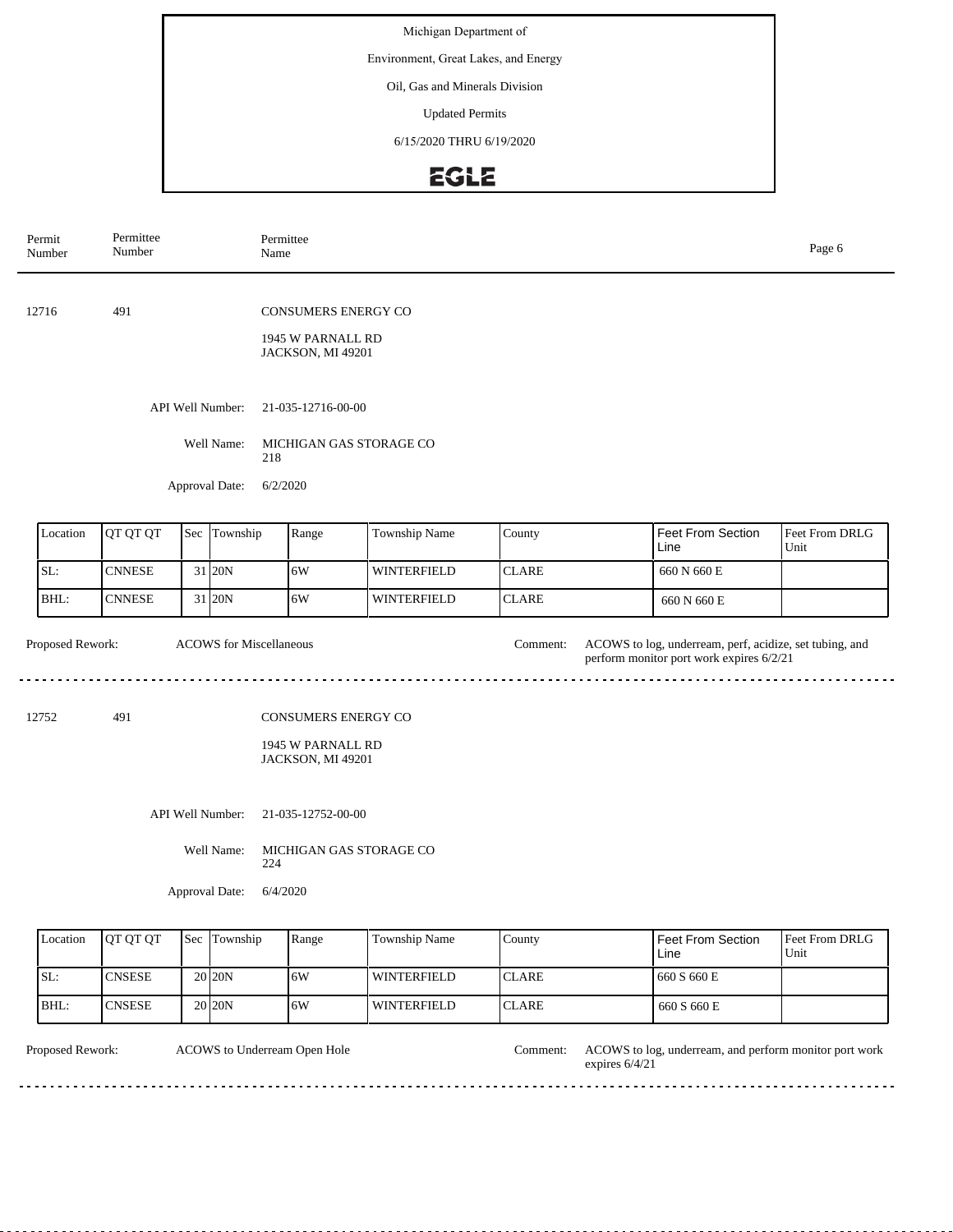Environment, Great Lakes, and Energy

Oil, Gas and Minerals Division

Updated Permits

6/15/2020 THRU 6/19/2020

## EGLE

| Permit<br>Number | Permittee<br>Number |  |                                | Permittee<br>Name                                             |                         |              |                                                                                 |                        |  |  |  |
|------------------|---------------------|--|--------------------------------|---------------------------------------------------------------|-------------------------|--------------|---------------------------------------------------------------------------------|------------------------|--|--|--|
| 12760            | 491                 |  |                                | CONSUMERS ENERGY CO<br>1945 W PARNALL RD<br>JACKSON, MI 49201 |                         |              |                                                                                 |                        |  |  |  |
|                  |                     |  | API Well Number:               | 21-035-12760-00-00                                            |                         |              |                                                                                 |                        |  |  |  |
|                  |                     |  | Well Name:                     | 232                                                           | MICHIGAN GAS STORAGE CO |              |                                                                                 |                        |  |  |  |
|                  |                     |  | Approval Date:                 | 6/4/2020                                                      |                         |              |                                                                                 |                        |  |  |  |
| Location         | QT QT QT            |  | Sec Township                   | Range                                                         | Township Name           | County       | Feet From Section<br>Line                                                       | Feet From DRLG<br>Unit |  |  |  |
| SL:              | <b>CNSWSW</b>       |  | 31 20N                         | 6W                                                            | <b>WINTERFIELD</b>      | <b>CLARE</b> | 660 S 530 W                                                                     |                        |  |  |  |
| BHL:             | <b>CNSWSW</b>       |  | 31 20N                         | 6W                                                            | <b>WINTERFIELD</b>      | <b>CLARE</b> | 660 S 530 W                                                                     |                        |  |  |  |
| Proposed Rework: |                     |  | <b>ACOWS</b> for Miscellaneous |                                                               |                         | Comment:     | ACOWS to log, perf, acidize, and perform monitor port work<br>expires on 6/4/21 |                        |  |  |  |
| 491<br>12762     |                     |  |                                | CONSUMERS ENERGY CO<br>1945 W PARNALL RD<br>JACKSON, MI 49201 |                         |              |                                                                                 |                        |  |  |  |
|                  |                     |  | API Well Number:               | 21-035-12762-00-00                                            |                         |              |                                                                                 |                        |  |  |  |
|                  |                     |  | Well Name:                     | 234                                                           | MICHIGAN GAS STORAGE CO |              |                                                                                 |                        |  |  |  |
|                  |                     |  | Approval Date:                 | 6/3/2020                                                      |                         |              |                                                                                 |                        |  |  |  |
| Location         | OT OT OT            |  | Sec Township                   | Range                                                         | <b>Township Name</b>    | County       | Feet From Section                                                               | Feet From DRLG         |  |  |  |

| Location | <b>IOT OT OT</b> | <b>Sec Township</b> | Range | <b>Township Name</b> | County        | l Feet From Section<br>Line | <b>Feet From DRLG</b><br>Unit |
|----------|------------------|---------------------|-------|----------------------|---------------|-----------------------------|-------------------------------|
| ISL:     | <b>ICNSESE</b>   | 1 20N               | .6W   | <b>WINTERFIELD</b>   | <b>ICLARE</b> | 1 660 S 660 E               |                               |
| IBHL     | ICNSESE          | 1 20N               | 6W    | WINTERFIELD          | <b>ICLARE</b> | 660 S 660 E                 |                               |

ACOWS for Miscellaneous Comment:

Proposed Rework: ACOWS for Miscellaneous and the comment: ACOWS to log, underream, perf, acidize, add tubing, and perform monitor port work expires on 6/3/21

> a a a a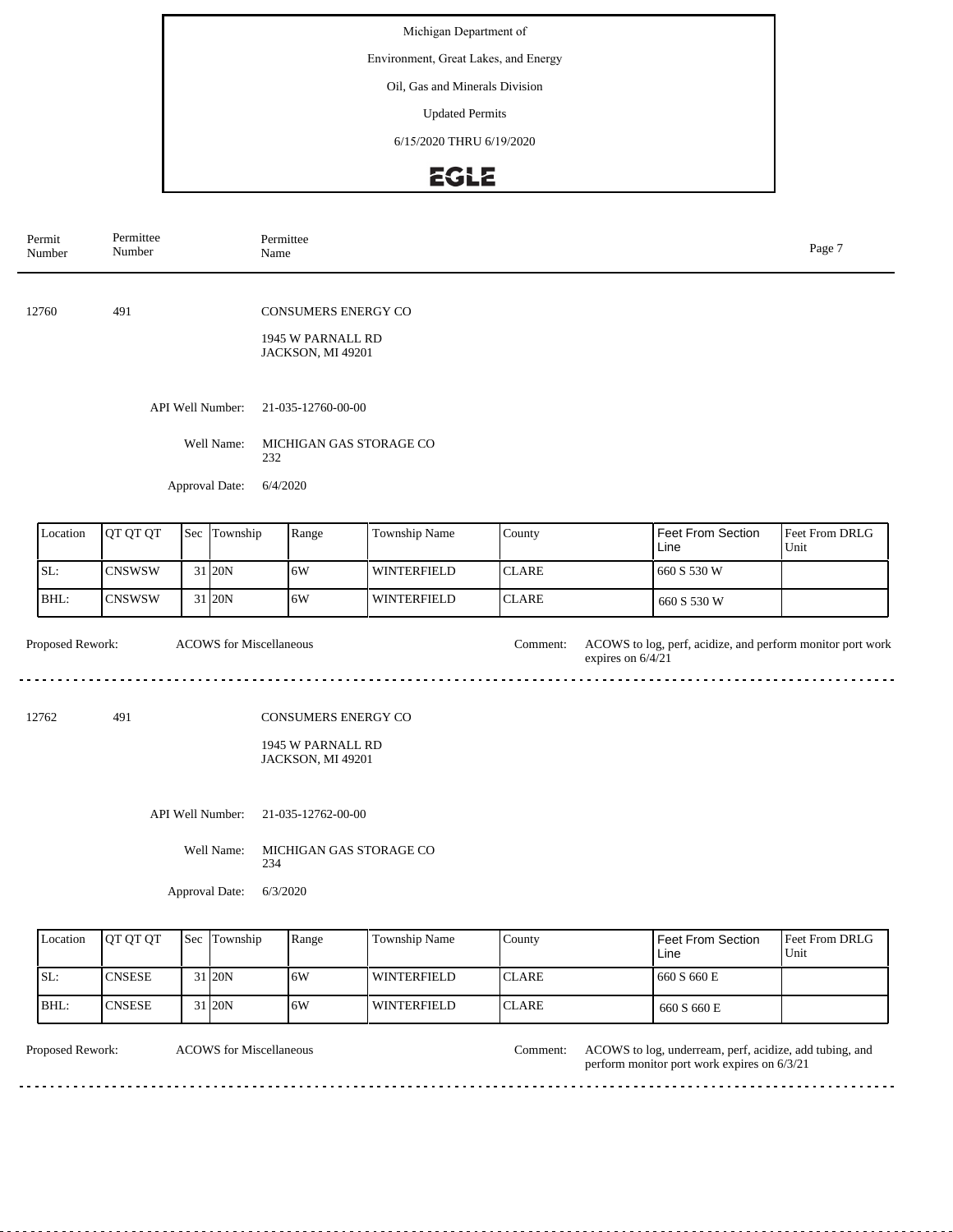Environment, Great Lakes, and Energy

Oil, Gas and Minerals Division

Updated Permits

6/15/2020 THRU 6/19/2020

# EGLE

| Permit<br>Number | Permittee<br>Number |  |                                                  | Permittee<br>Name              |                                                                                                                        |               |              |  |                           | Page 8                 |  |
|------------------|---------------------|--|--------------------------------------------------|--------------------------------|------------------------------------------------------------------------------------------------------------------------|---------------|--------------|--|---------------------------|------------------------|--|
| 13185            | 491                 |  |                                                  |                                | <b>CONSUMERS ENERGY CO</b><br>1945 W PARNALL RD<br>JACKSON, MI 49201                                                   |               |              |  |                           |                        |  |
|                  |                     |  | API Well Number:<br>Well Name:<br>Approval Date: | 277                            | 21-035-13185-00-00<br>MICHIGAN GAS STORAGE CO<br>6/2/2020                                                              |               |              |  |                           |                        |  |
| Location         | QT QT QT            |  | Sec Township                                     |                                | Range                                                                                                                  | Township Name | County       |  | Feet From Section<br>Line | Feet From DRLG<br>Unit |  |
| SL:              | <b>CNNWSE</b>       |  | 33 20N                                           |                                | 6W                                                                                                                     | WINTERFIELD   | <b>CLARE</b> |  | 660 N 660 W               |                        |  |
| BHL:             | <b>CNNWSE</b>       |  | 33 20N                                           |                                | 6W                                                                                                                     | WINTERFIELD   | <b>CLARE</b> |  | 660 N 660 W               |                        |  |
| Proposed Rework: |                     |  |                                                  |                                | ACOWS to Underream Open Hole<br>ACOWS to log, underream, and perform monitor port work<br>Comment:<br>expires $6/2/21$ |               |              |  |                           |                        |  |
| 13221<br>491     |                     |  |                                                  |                                | CONSUMERS ENERGY CO<br>1945 W PARNALL RD<br>JACKSON, MI 49201                                                          |               |              |  |                           |                        |  |
|                  |                     |  | API Well Number:                                 | 21-035-13221-00-00             |                                                                                                                        |               |              |  |                           |                        |  |
|                  |                     |  | Well Name:                                       | MICHIGAN GAS STORAGE CO<br>288 |                                                                                                                        |               |              |  |                           |                        |  |
|                  |                     |  | Approval Date:                                   |                                | 6/4/2020                                                                                                               |               |              |  |                           |                        |  |

| Location | <b>IOT OT OT</b> | <b>Sec</b> | Township          | Range | Township Name | County        | Feet From Section<br>Line | <b>Feet From DRLG</b><br>Unit |
|----------|------------------|------------|-------------------|-------|---------------|---------------|---------------------------|-------------------------------|
| SL:      | <b>ICNSWNW</b>   |            | 29 <sub>20N</sub> | 16W   | l winterfield | <b>ICLARE</b> | 660 S 660 W               |                               |
| BHL:     | ICNSWNW          |            | 29 <sub>20N</sub> | 16W   | l winterfield | <b>ICLARE</b> | 660 S 660 W               |                               |

| <b>Proposed Rework:</b> | ACOWS to Underream Open Hole | Comment: | ACOWS to log, underream, set tubing, and perform monitor<br>port work expires 6/4/21 |
|-------------------------|------------------------------|----------|--------------------------------------------------------------------------------------|
|                         |                              |          |                                                                                      |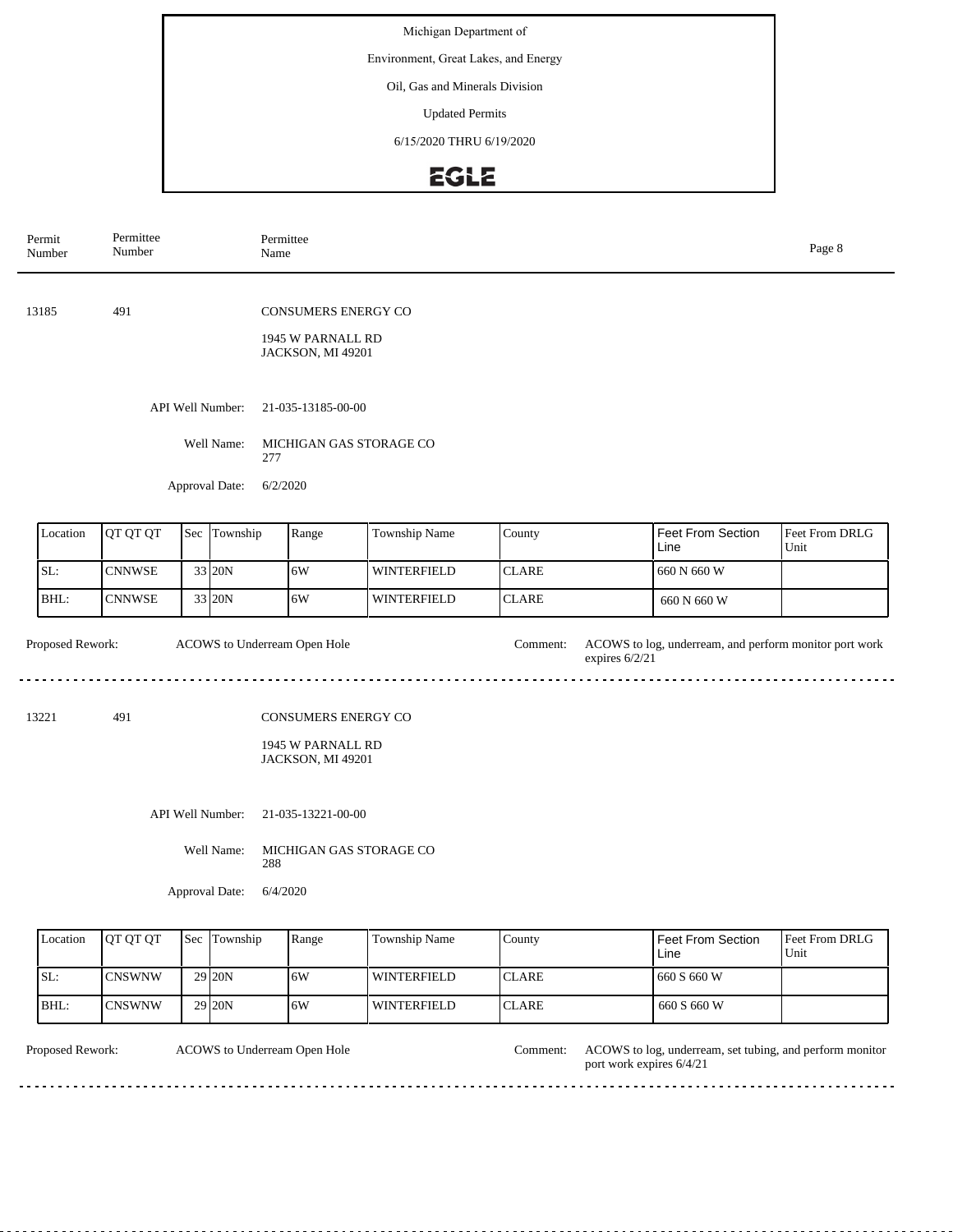Environment, Great Lakes, and Energy

Oil, Gas and Minerals Division

Updated Permits

6/15/2020 THRU 6/19/2020

## EGLE

| Permit<br>Number | Permittee<br>Number |  |                                | Permittee<br>Name |                                                                      |                    |              |  |                                                                                                         | Page 9                 |  |
|------------------|---------------------|--|--------------------------------|-------------------|----------------------------------------------------------------------|--------------------|--------------|--|---------------------------------------------------------------------------------------------------------|------------------------|--|
| 13234            | 491                 |  |                                |                   | <b>CONSUMERS ENERGY CO</b><br>1945 W PARNALL RD<br>JACKSON, MI 49201 |                    |              |  |                                                                                                         |                        |  |
|                  |                     |  | API Well Number:               |                   | 21-035-13234-00-00                                                   |                    |              |  |                                                                                                         |                        |  |
|                  |                     |  | Well Name:                     | 281               | MICHIGAN GAS STORAGE CO                                              |                    |              |  |                                                                                                         |                        |  |
|                  |                     |  | Approval Date:                 | 6/3/2020          |                                                                      |                    |              |  |                                                                                                         |                        |  |
| Location         | QT QT QT            |  | Sec Township                   |                   | Range                                                                | Township Name      | County       |  | Feet From Section<br>Line                                                                               | Feet From DRLG<br>Unit |  |
| SL:              | <b>CNSWSW</b>       |  | 33 20N                         |                   | 6W                                                                   | <b>WINTERFIELD</b> | <b>CLARE</b> |  | 585 S 660 W                                                                                             |                        |  |
| BHL:             | <b>CNSWSW</b>       |  | 33 20N                         |                   | 6W                                                                   | <b>WINTERFIELD</b> | <b>CLARE</b> |  | 585 S 660 W                                                                                             |                        |  |
| Proposed Rework: |                     |  | <b>ACOWS</b> for Miscellaneous |                   |                                                                      |                    | Comment:     |  | ACZOWS to log, underream, set tubing, perf, acidize, and<br>perform monitor port work expires on 6/3/21 |                        |  |
| 13363            | 491                 |  |                                |                   | CONSUMERS ENERGY CO                                                  |                    |              |  |                                                                                                         |                        |  |
|                  |                     |  |                                |                   | 1945 W PARNALL RD<br>JACKSON, MI 49201                               |                    |              |  |                                                                                                         |                        |  |
|                  |                     |  | API Well Number:               |                   | 21-035-13363-00-00                                                   |                    |              |  |                                                                                                         |                        |  |
| Well Name:       |                     |  |                                |                   | MICHIGAN GAS STORAGE CO<br>319                                       |                    |              |  |                                                                                                         |                        |  |

Approval Date: 6/3/2020

| Location | <b>IOT OT OT</b> | <b>Sec</b> Township | Range | <b>Township Name</b> | County        | <b>Feet From Section</b><br>Line | <b>Feet From DRLG</b><br>Unit |
|----------|------------------|---------------------|-------|----------------------|---------------|----------------------------------|-------------------------------|
| ISL:     | <b>CNNESE</b>    | 19 I20N             | 16W   | WINTERFIELD          | ICLARE        | 660 N 660 E                      |                               |
| IBHL:    | <b>CNNESE</b>    | 19 <sub>20N</sub>   | 16W   | <b>WINTERFIELD</b>   | <b>ICLARE</b> | 660 N 660 E                      |                               |

ACOWS to Underream Open Hole Comment:

Proposed Rework: ACOWS to log, underream, set tubing, and perform monitor port work expires on 6/3/21

. . . . . . . . . . . . . . . . . .

 $\overline{1}$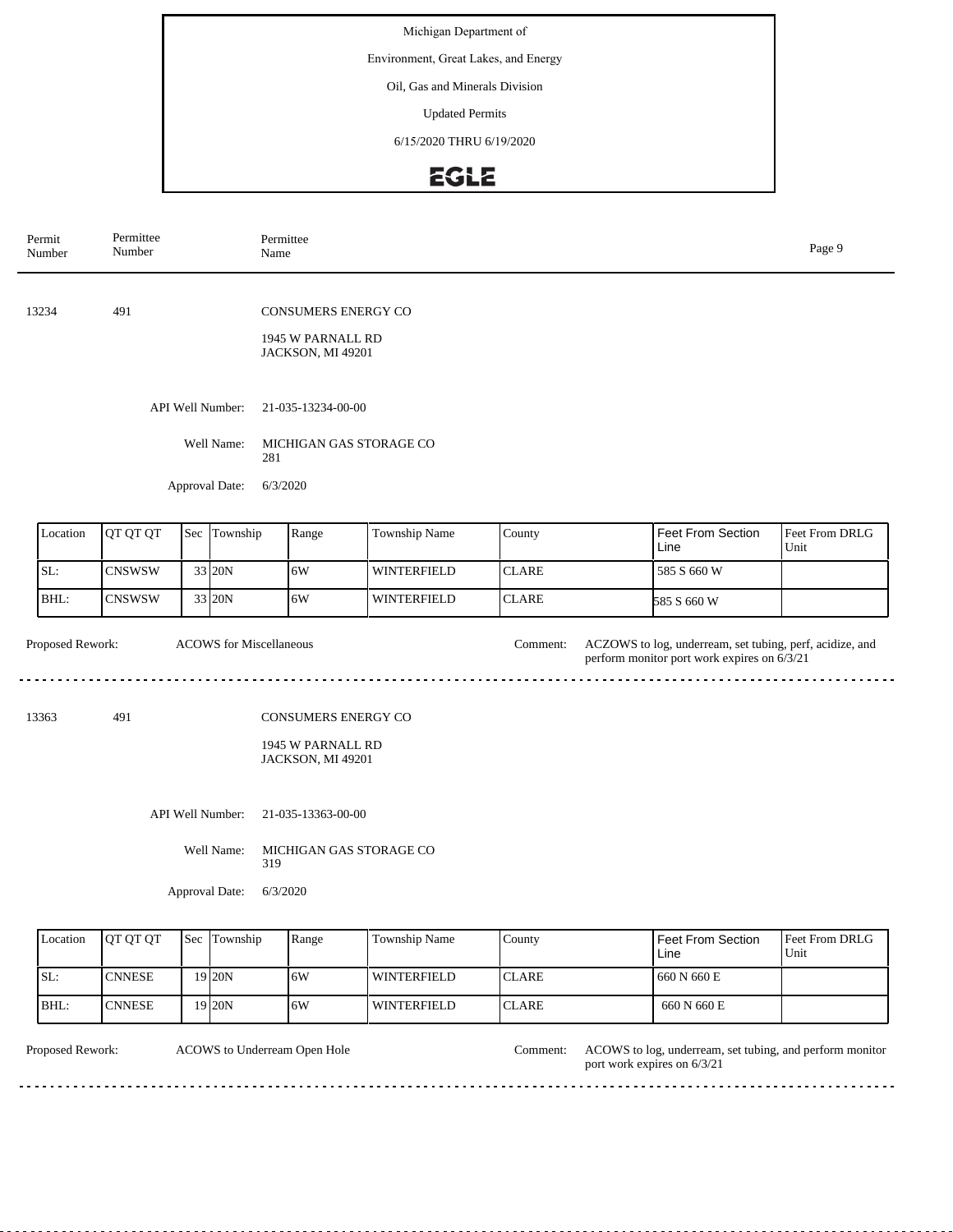Environment, Great Lakes, and Energy

Oil, Gas and Minerals Division

Updated Permits

6/15/2020 THRU 6/19/2020

## EGLE

| Permit<br>Number | Permittee<br>Number |  |                                | Permittee<br>Name |                                                                      |                    |              |  |                                                                                                        | Page 10                |  |
|------------------|---------------------|--|--------------------------------|-------------------|----------------------------------------------------------------------|--------------------|--------------|--|--------------------------------------------------------------------------------------------------------|------------------------|--|
| 13454            | 491                 |  |                                |                   | <b>CONSUMERS ENERGY CO</b><br>1945 W PARNALL RD<br>JACKSON, MI 49201 |                    |              |  |                                                                                                        |                        |  |
|                  |                     |  | API Well Number:<br>Well Name: |                   | 21-035-13454-00-00<br>MICHIGAN GAS STORAGE CO                        |                    |              |  |                                                                                                        |                        |  |
|                  |                     |  | Approval Date:                 |                   | 333<br>6/4/2020                                                      |                    |              |  |                                                                                                        |                        |  |
| Location         | QT QT QT            |  | Sec Township                   |                   | Range                                                                | Township Name      | County       |  | Feet From Section<br>Line                                                                              | Feet From DRLG<br>Unit |  |
| SL:              | <b>CNNENW</b>       |  | 31 20N                         |                   | 6W                                                                   | <b>WINTERFIELD</b> | <b>CLARE</b> |  | 585 N 585 E                                                                                            |                        |  |
| BHL:             | <b>CNNENW</b>       |  | 31 20N                         |                   | 6W                                                                   | <b>WINTERFIELD</b> | <b>CLARE</b> |  | 585 N 585 E                                                                                            |                        |  |
| Proposed Rework: |                     |  | <b>ACOWS</b> for Miscellaneous |                   |                                                                      |                    | Comment:     |  | ACOWS to log, underream, perf, acidize, set tubing, and<br>perform monitor port work expires on 6/4/21 |                        |  |
| 491<br>13581     |                     |  |                                |                   | <b>CONSUMERS ENERGY CO</b><br>1945 W PARNALL RD<br>JACKSON, MI 49201 |                    |              |  |                                                                                                        |                        |  |
|                  |                     |  | API Well Number:               |                   | 21-035-13581-00-00                                                   |                    |              |  |                                                                                                        |                        |  |
|                  |                     |  | Well Name:                     | 335               | MICHIGAN GAS STORAGE CO                                              |                    |              |  |                                                                                                        |                        |  |
|                  |                     |  | Approval Date:                 | 6/3/2020          |                                                                      |                    |              |  |                                                                                                        |                        |  |

| Location | <b>IOT OT OT</b> | <b>Sec</b> Township | Range | Township Name | County        | <b>Feet From Section</b><br>Line | <b>Feet From DRLG</b><br>Unit |
|----------|------------------|---------------------|-------|---------------|---------------|----------------------------------|-------------------------------|
| SL:      | <b>CNNENE</b>    | 19 20N              | ا 6W  | WINTERFIELD   | <b>ICLARE</b> | 1660 N 660 E                     |                               |
| BHL:     | ICNNENE.         | 19 I20N             | ا 6W  | l winterfield | <b>ICLARE</b> | 660 N 660 E                      |                               |

ACOWS to Underream Open Hole Comment:

Proposed Rework: ACOWS to log, underream, set tubing, and perform monitor port work expires on 6/3/21

. . . . . . . . . . . .

 $\ddot{\phantom{a}}$ 

 $\sim$ 

. . . .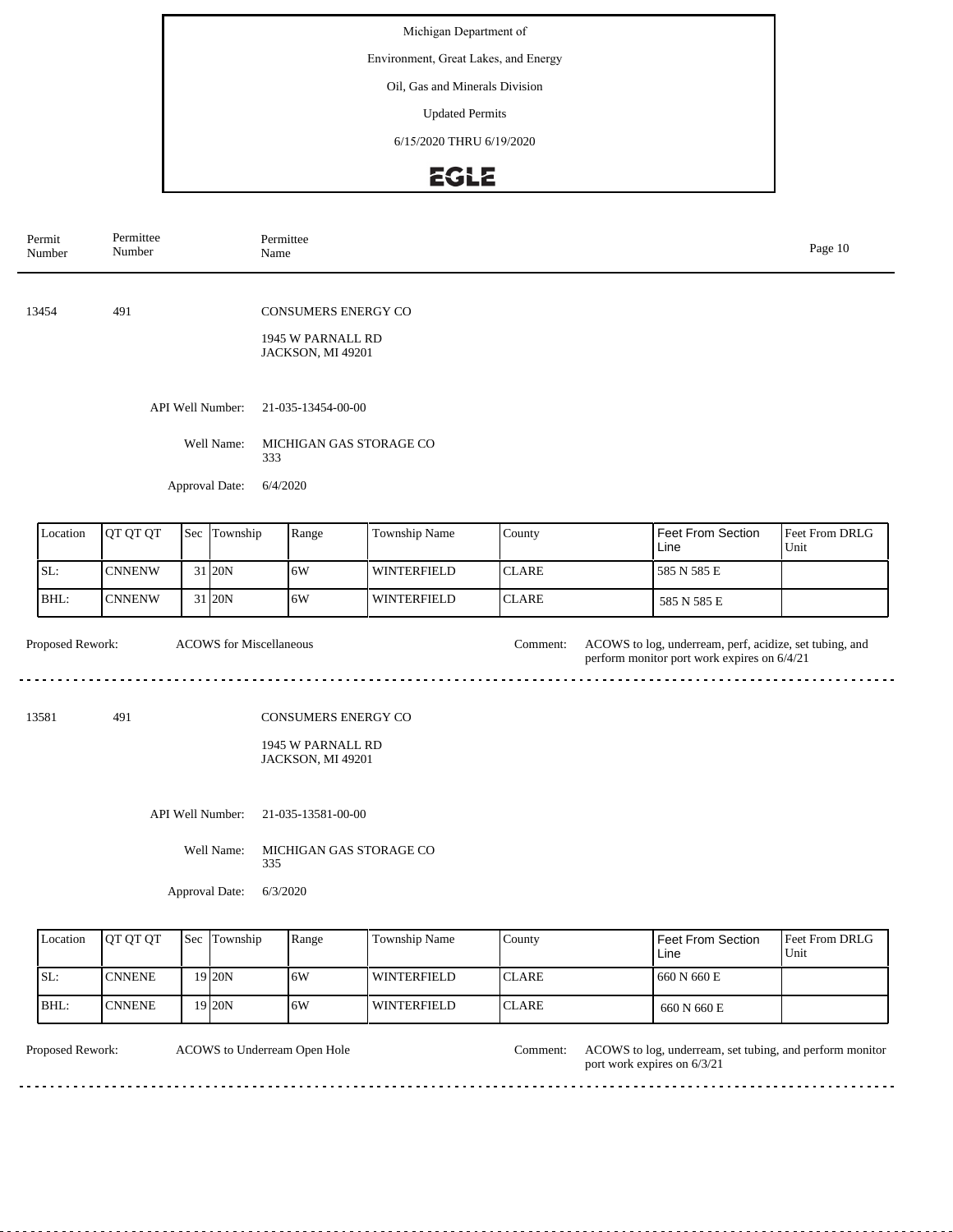Environment, Great Lakes, and Energy

Oil, Gas and Minerals Division

Updated Permits

6/15/2020 THRU 6/19/2020

## EGLE

| Permit<br>Number                       | Permittee<br>Number |  |                  | Permittee<br>Name |                                                                      |                    |              |                  |                                                        | Page 11                |
|----------------------------------------|---------------------|--|------------------|-------------------|----------------------------------------------------------------------|--------------------|--------------|------------------|--------------------------------------------------------|------------------------|
| 14181                                  | 491                 |  |                  |                   | CONSUMERS ENERGY CO<br>1945 W PARNALL RD<br>JACKSON, MI 49201        |                    |              |                  |                                                        |                        |
|                                        |                     |  | API Well Number: |                   | 21-035-14181-00-00                                                   |                    |              |                  |                                                        |                        |
|                                        |                     |  | Well Name:       | 388               | MICHIGAN GAS STORAGE CO                                              |                    |              |                  |                                                        |                        |
|                                        |                     |  | Approval Date:   | 6/4/2020          |                                                                      |                    |              |                  |                                                        |                        |
| Location                               | QT QT QT            |  | Sec Township     |                   | Range                                                                | Township Name      | County       |                  | Feet From Section<br>Line                              | Feet From DRLG<br>Unit |
| SL:                                    | <b>CNNENE</b>       |  | 33 20N           |                   | 6W                                                                   | <b>WINTERFIELD</b> | <b>CLARE</b> |                  | 735 N 660 E                                            |                        |
| BHL:                                   | <b>CNNENE</b>       |  | 33 20N           |                   | 6W                                                                   | <b>WINTERFIELD</b> | <b>CLARE</b> |                  | 735 N 660 E                                            |                        |
| Proposed Rework:                       |                     |  |                  |                   | ACOWS to Underream Open Hole                                         |                    | Comment:     | expires $6/4/21$ | ACOWS to log, underream, and perform monitor port work |                        |
| 491<br>14195                           |                     |  |                  |                   | <b>CONSUMERS ENERGY CO</b><br>1945 W PARNALL RD<br>JACKSON, MI 49201 |                    |              |                  |                                                        |                        |
| API Well Number:<br>21-035-14195-00-00 |                     |  |                  |                   |                                                                      |                    |              |                  |                                                        |                        |
|                                        |                     |  | Well Name:       | 378               | MICHIGAN GAS STORAGE CO                                              |                    |              |                  |                                                        |                        |
|                                        |                     |  | Approval Date:   | 6/3/2020          |                                                                      |                    |              |                  |                                                        |                        |

| Location | <b>IOT OT OT</b> | <b>Sec Township</b> | Range | Township Name       | County        | Feet From Section<br>Line | <b>Feet From DRLG</b><br>Unit |
|----------|------------------|---------------------|-------|---------------------|---------------|---------------------------|-------------------------------|
| SL:      | <b>CNSWNW</b>    | 28 <sub>120</sub> N | 16W   | <b>LWINTERFIELD</b> | <b>ICLARE</b> | 660 S 580 W               |                               |
| BHL:     | <b>ICNSWNW</b>   | 28 <sub>20N</sub>   | 6W    | l winterfield       | <b>ICLARE</b> | 1660 S 580 W              |                               |

ACOWS for Miscellaneous Comment:

Proposed Rework: ACOWS to log, underream, perf, acidize, and perform monitor port work expires 6/3/21  $\mathbb{Z}$  and

. . . . . . . . . . .

. . . . . .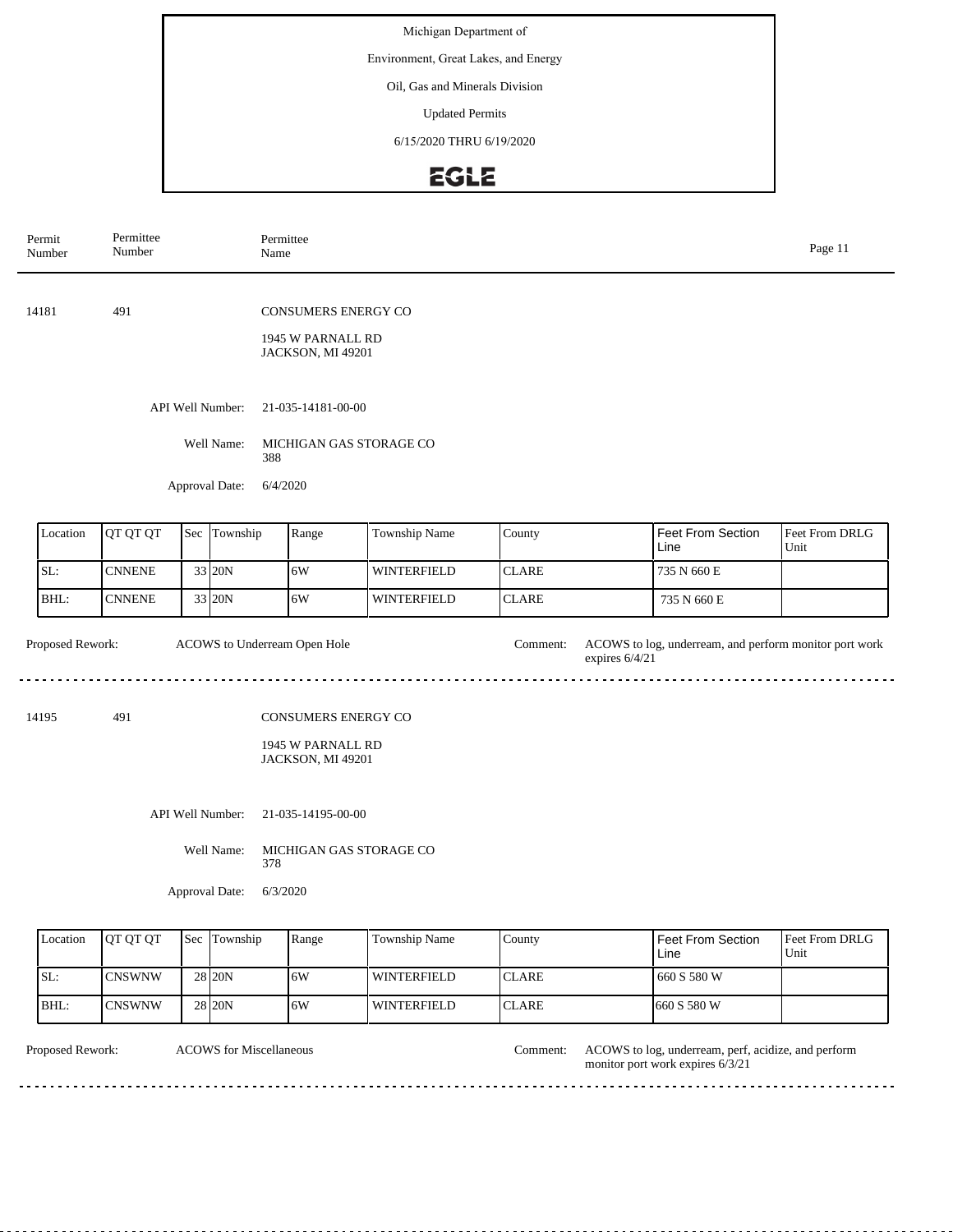Environment, Great Lakes, and Energy

Oil, Gas and Minerals Division

Updated Permits

6/15/2020 THRU 6/19/2020

## EGLE

| Permit<br>Number | Permittee<br>Number                | Name                         | Permittee                                                            |               |              |                  |                                                        | Page 12                |
|------------------|------------------------------------|------------------------------|----------------------------------------------------------------------|---------------|--------------|------------------|--------------------------------------------------------|------------------------|
| 20644            | 491                                |                              | <b>CONSUMERS ENERGY CO</b><br>1945 W PARNALL RD<br>JACKSON, MI 49201 |               |              |                  |                                                        |                        |
|                  | API Well Number:<br>Approval Date: |                              |                                                                      |               |              |                  |                                                        |                        |
| Location         | QT QT QT                           | Sec Township                 | Range                                                                | Township Name | County       |                  | Feet From Section<br>Line                              | Feet From DRLG<br>Unit |
| SL:              | <b>SESENW</b>                      | 30 20N                       | 6W                                                                   | WINTERFIELD   | <b>CLARE</b> |                  | $100$ S $100\to$                                       |                        |
| BHL:             | <b>SESENW</b>                      | 30 20N                       | 6W                                                                   | WINTERFIELD   | <b>CLARE</b> |                  | 100 S 100 E                                            |                        |
| Proposed Rework: |                                    | ACOWS to Underream Open Hole |                                                                      |               | Comment:     | expires $6/4/21$ | ACOWS to log, underream, and perform monitor port work |                        |
| 12655            | 491                                |                              | CONSUMERS ENERGY CO<br>1945 W PARNALL RD<br>JACKSON, MI 49201        |               |              |                  |                                                        |                        |
|                  |                                    | API Well Number:             | 21-133-12655-00-00                                                   |               |              |                  |                                                        |                        |

Well Name: MICHIGAN GAS STORAGE CO 209

Approval Date: 6/4/2020

| Location | <b>OT OT OT</b> | <b>Sec</b> Township | Range | Township Name | County          | Feet From Section<br>Line | <b>Feet From DRLG</b><br>Unit |
|----------|-----------------|---------------------|-------|---------------|-----------------|---------------------------|-------------------------------|
| SL:      | <b>CNSESE</b>   | 36 20N              | 7W    | <b>MARION</b> | <b>IOSCEOLA</b> | 735 S 660 E               |                               |
| BHL:     | 'CNSESE         | 36 20N              | 7W    | <b>MARION</b> | <b>OSCEOLA</b>  | 735 S 660 E               |                               |

ACOWS to Underream Open Hole

Proposed Rework: ACOWS to Underream Open Hole Comment: ACOWS to log, underream, set tubing, an dperform monitor port work expires on 6/4/21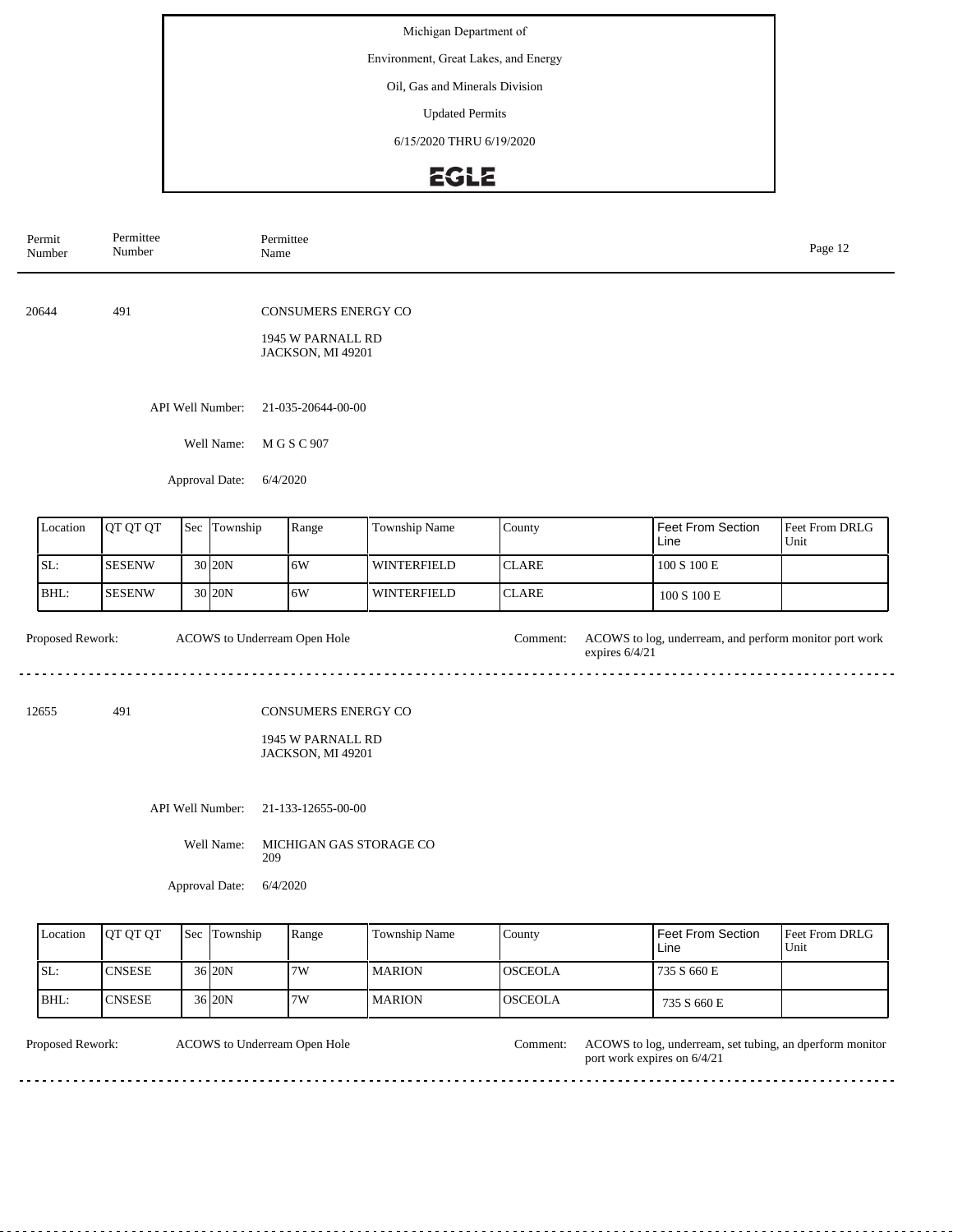Environment, Great Lakes, and Energy

Oil, Gas and Minerals Division

Updated Permits

6/15/2020 THRU 6/19/2020

# EGLE

| Permit<br>Number | Permittee<br>Number |     |                            | Permittee<br>Page 13<br>Name                                  |               |        |                           |                                   |  |
|------------------|---------------------|-----|----------------------------|---------------------------------------------------------------|---------------|--------|---------------------------|-----------------------------------|--|
| 14176            | 491                 |     |                            | CONSUMERS ENERGY CO<br>1945 W PARNALL RD<br>JACKSON, MI 49201 |               |        |                           |                                   |  |
|                  |                     |     | API Well Number:           | 21-133-14176-00-00                                            |               |        |                           |                                   |  |
|                  |                     |     | Well Name:<br>381          | MICHIGAN GAS STORAGE CO                                       |               |        |                           |                                   |  |
|                  |                     |     | Approval Date:<br>6/3/2020 |                                                               |               |        |                           |                                   |  |
| Location         | QT QT QT            | Sec | Township                   | Range                                                         | Township Name | County | Feet From Section<br>1:22 | Feet From DRLG<br>TT <sub>2</sub> |  |

| Location | <b>OT OT OT</b> | Sec Township         | Range | <b>Township Name</b> | County          | <b>Feet From Section</b><br>Line | <b>Feet From DRLG</b><br>Unit |
|----------|-----------------|----------------------|-------|----------------------|-----------------|----------------------------------|-------------------------------|
| SL:      | <b>CNSESE</b>   | 24 20N               | 7W    | <b>MARION</b>        | <b>IOSCEOLA</b> | 660 S 710 E                      |                               |
| BHL:     | <b>ICNSESE</b>  | $24$ <sub>20</sub> N | 7W    | <b>MARION</b>        | <b>OSCEOLA</b>  | 660 S 710 E                      |                               |

| <b>Proposed Rework:</b> | <b>ACOWS</b> for Miscellaneous | .'omment: | ACOWS to log, underream, perf, acidize, and perform<br>monitor port work expires 6/3/21 |
|-------------------------|--------------------------------|-----------|-----------------------------------------------------------------------------------------|
|                         |                                |           |                                                                                         |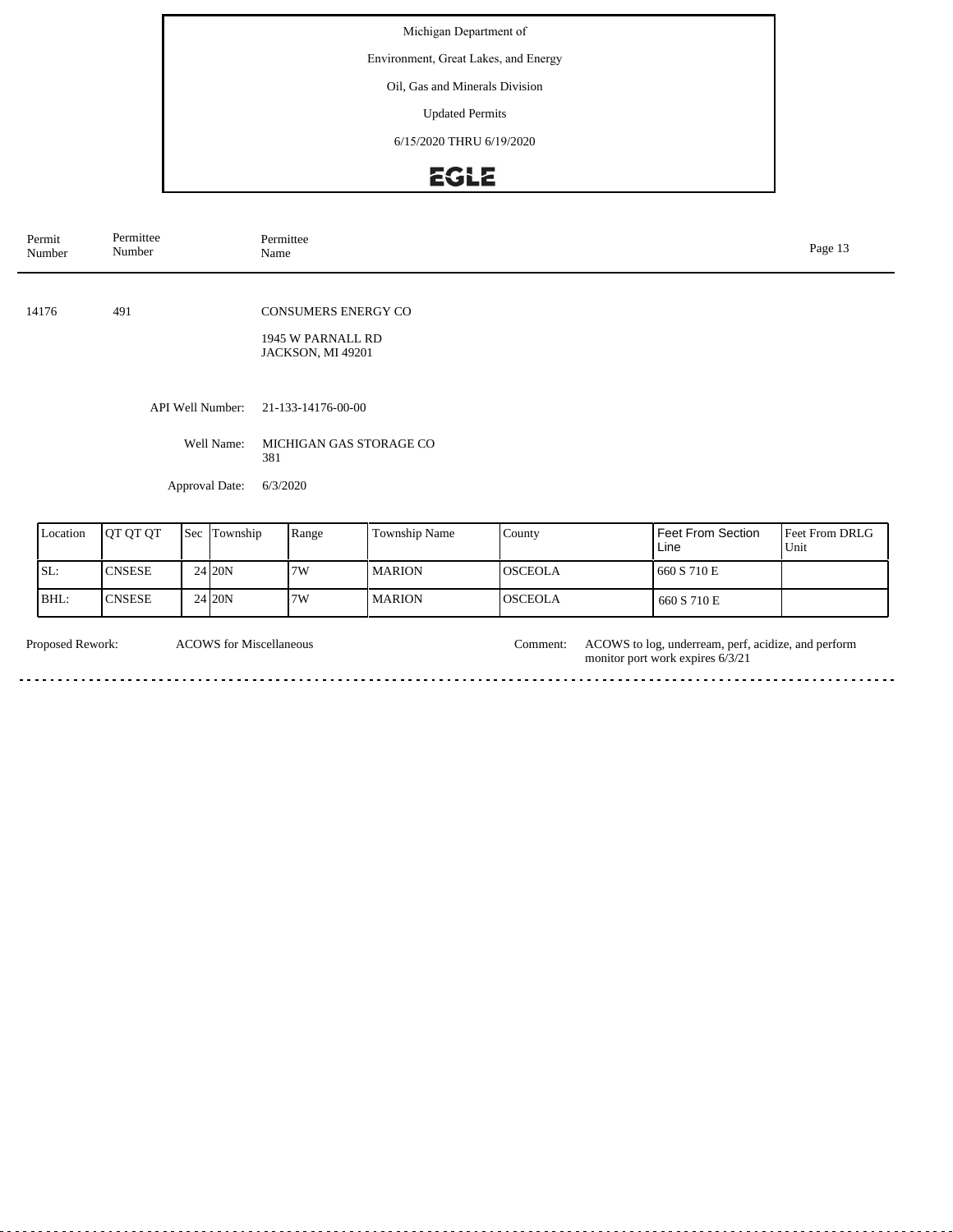Environment, Great Lakes, and Energy

Oil, Gas and Minerals Division

Updated Permits

6/15/2020 THRU 6/19/2020

### **EGLE**

| Permit<br>Number | $\overline{\phantom{a}}$<br>Permittee<br>Number | $\sim$<br>Permittee<br>Name | Page |
|------------------|-------------------------------------------------|-----------------------------|------|
|------------------|-------------------------------------------------|-----------------------------|------|

#### **TRANSFER OF OWNERSHIP:**

| 47566 | 6361 | RIVERSIDE ENERGY MICHIGAN LLC |
|-------|------|-------------------------------|
|       |      | 10691 EAST CARTER ROAD        |
|       |      | SUITE 201                     |
|       |      | TRAVERSE CITY, MI 49684       |

API Well Number: 21-009-47566-00-00

Well Name: MANCELONA I D1-17SWD

Transfer Date: 6/18/2020

Previous Owner: RIVIERA OPERATING LLC

| Location | <b>IOT OT OT</b> | <b>Sec Township</b> | Range | Township Name    | Countv        | <b>Feet From Section</b><br>Line | <b>Feet From DRLG</b><br>Unit |
|----------|------------------|---------------------|-------|------------------|---------------|----------------------------------|-------------------------------|
| SL:      | <b>INWSWSW</b>   | 7 29 N              | .5W   | <b>MANCELONA</b> | <b>ANTRIM</b> | 1980 S 180 W                     |                               |
| BHL:     | <b>INWSWSW</b>   | '7 29N              | .5W   | <b>MANCELONA</b> | <b>ANTRIM</b> | 980 S 180 W                      |                               |

48387 6361

RIVERSIDE ENERGY MICHIGAN LLC 10691 EAST CARTER ROAD SUITE 201 TRAVERSE CITY, MI 49684

API Well Number: 21-009-48387-00-00

Well Name: TOONS 8 SWD

Transfer Date: 6/18/2020

Previous Owner: RIVIERA OPERATING LLC

| Location | <b>OT OT OT</b> | Sec Township | Range | Township Name    | County         | Feet From Section<br>Line | <b>Feet From DRLG</b><br>Unit |
|----------|-----------------|--------------|-------|------------------|----------------|---------------------------|-------------------------------|
| SL:      | <b>NWNENW</b>   | 8 I 29 N     | 5W    | <b>MANCELONA</b> | <b>LANTRIM</b> | 385 N 790 E               |                               |
| BHL:     | <b>NWNENW</b>   | 8 I 29 N     | 5W    | <b>MANCELONA</b> | <b>IANTRIM</b> | 385 N 790 E               |                               |